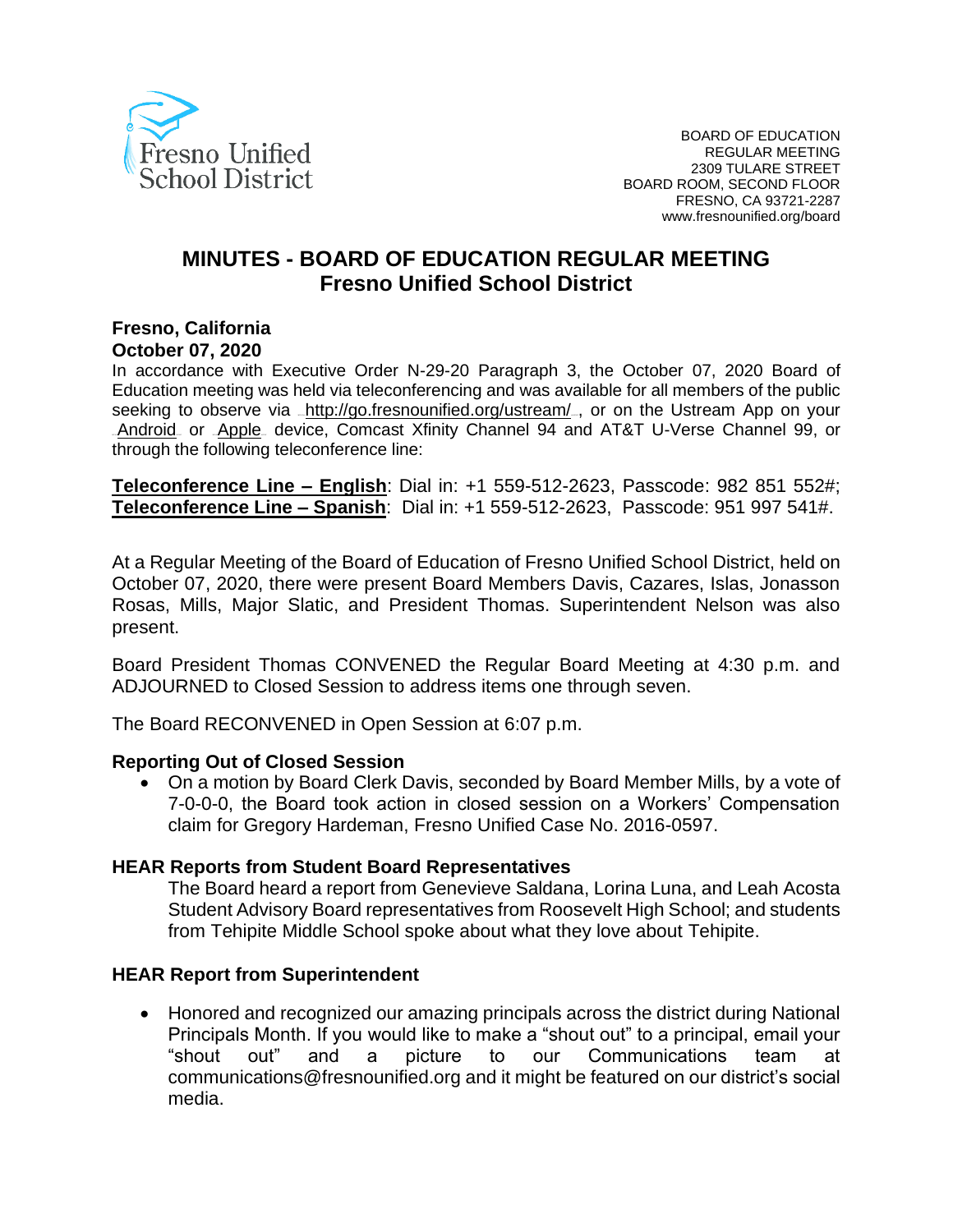- Recognized today is California Clean Air Day, and with the terrible air quality as of late there is no better time to reflect on our work as individuals and as a district to help improve the air quality in our area. A few tips for us all as we do our part:
	- o Bundle your online purchases to once a week delivery to cut down on transportation and pollution
	- o Don't idle your engine
	- o Buy your produce locally
	- o Bring your own lunch
	- o Walk or ride your bike to work
	- o Replace your gas-powered tools with electric or hand operated tools
- Reminded everyone last week we shifted the focus of our IPledge campaign in October to focus on our support of the Class of 2021. We are making our pledges to support our seniors and specifically we are gathering our teams to join in our Virtual Run/Walk for the Class of 2021 fundraiser for our Fresno Unified Scholarship Fund. Normally, at this time each year we are gathering for our State of Education Luncheon, which raised over \$46,000 for our scholarship fund last year. This year we have pivoted to our virtual Run/Walk as we are unable to gather in large groups, and I'm proud to say we have already raised over \$47,000 in sponsorships and tickets sales for the Class of 2021! You have until October 16 to get your tickets for the November 14 virtual run/walk, which includes an awesome swag bag for all participants. So, please head to Fresnounified.org to join in.
- Reported the recent successful General Obligation (GO) bonds sale and several refinancing opportunities, including the central kitchen. Timing on the bond sale was impeccable with an all-time low interest rate environment. Although comments from the Federal Reserve regarding the national inflation policy and the general national economic outlook resulted in investor uncertainty, the district was able to produce a great result. The refinancing GO bonds generated excess demand of 2.5 times the orders with all maturities 100% filled and generated \$10.7 million in savings to the taxpayers at 2.27% interest rate. The measure X bonds generated 2.7 times demand again with all maturities 100% filled at a 2.39% interest rate. And the central kitchen lease refinance resulted in a \$1.2 million savings to the district. In most exciting news, the sale included several local investors including the City of Clovis and Bank of the Sierra. We are fortunate to have these excellent results.
- Called out the great work of our DEI Praxis Collaborative in getting out the first DEI Newsletter at the end of September. Fresno Unified staff should have received the link to the newsletter to your district email from Communications. If you click the link, you'll see the great interactive newsletter through Microsoft Sway with recommendations on ways to engage with your own DEI work through the categories of Watch, Read, Act, Celebrate and joining in upcoming events. This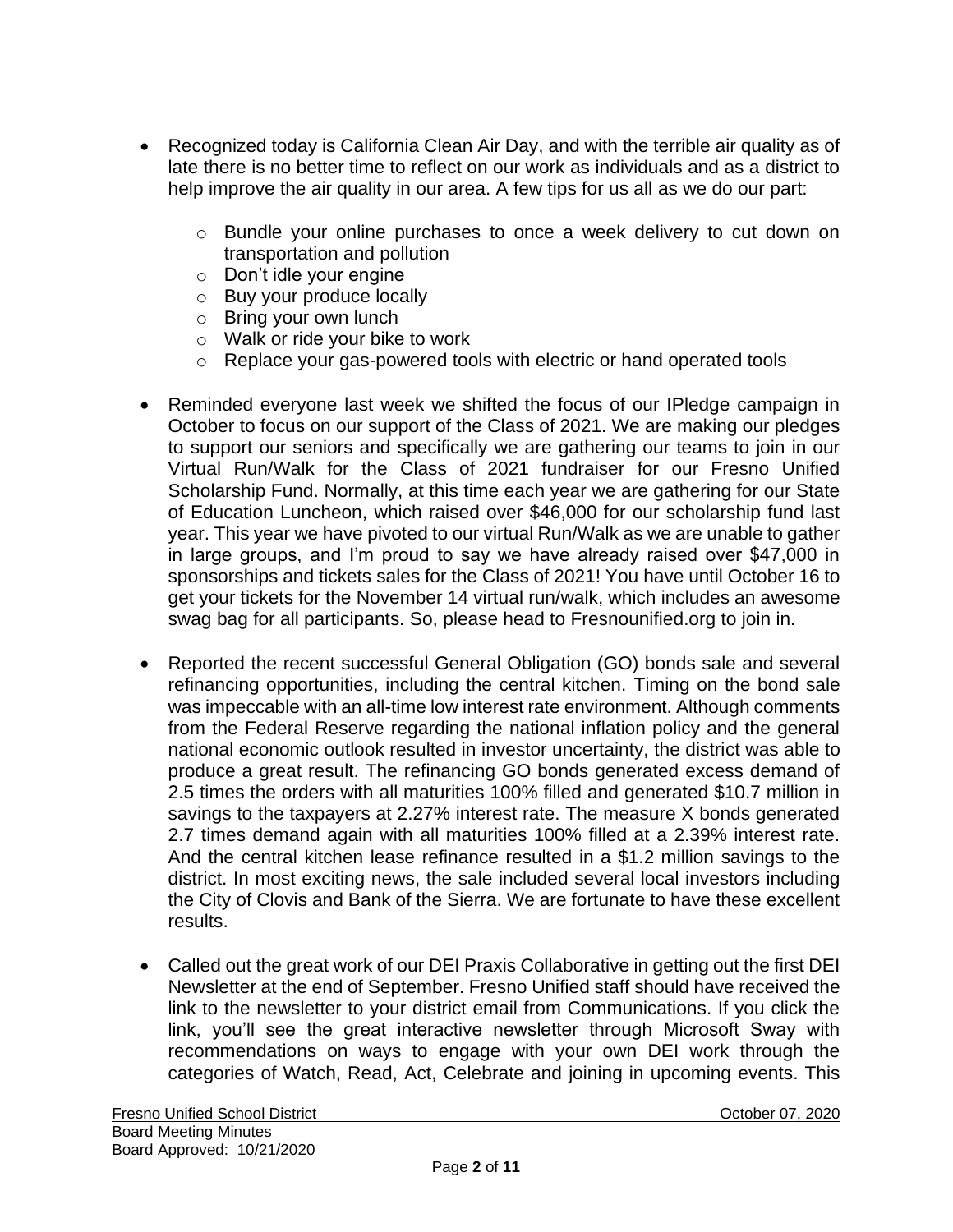work is crucial for each and every one of our Fresno Unified staff to be engaged in and you will see this newsletter link in your inbox every other month.

- Shared information regarding our students and families utilizing district provided hotspots. We heard from some of our families and students that their hotspot usage slowed down at times and we wanted to provide a bit of clarity. The hotspots provided have 10 gigabytes of data available on them each month, which is more than enough to participate in distance learning. However, it is not more than enough data to utilize other streaming sites for personal use such as downloading movies or watching Netflix. We encourage all of our students and families to ensure that hotspots are being utilized for educational purposes only to avoid any slowdowns in data throughout the month. As always, if you need a hotspot or are having trouble with the hotspot you have been issued please reach out to our FLATS Center at 559-457-3939.
- Provided a quick update to our entire Fresno Unified Family regarding the County's current status in the State's Reopening tiers and what that means for schools. This Tuesday in the State's update of each county's progress, our case rate per 100,000 residents raised back into the purple tier from the red tier and the positivity rate raised from the orange tier to the red tier. This unfortunately means that our rates are trending upwards and in the wrong direction. We are still in the red tier, but if on Tuesday, October 13 we are still in the purple tier for one or both of the metrics that means our county as a whole moves back to the purple tier, This means that we cannot continue moving forward in any school reopening plans without a waiver and jeopardizes our progress in even our smallest cohorts of highneed students returning for on-campus supervision and support. Please, ensure that you and your loved ones are taking this seriously by continuing to wear your masks, practicing physical distancing of at least 6 feet, and not socially mixing with those outside of your own household. We will keep you updated as we get more information so stay tuned to our district website, social media, and make sure you are signed up for ATLAS and EduText with accurate phone numbers to reach you.

# **BOARD/SUPERINTENDENT COMMUNICATION**

**Member Major Slatic** – Requested clarity pertaining to Board Communication No. AS2, Weekly Attendance Update, dated October 2, 2020; would like the definition of a successful contact, which is mentioned in the communication. He would like the communication to be a granular document. Additionally, would like clarity pertaining to absences, are the absences the same students from week to week, are No Shows captured in the absences. Requested clarity pertaining to Board Communication No. C1, Fresno High Mascot Logo, dated September 25, 2020; would like district staff to confirm that a school mascot or logo is not changed unless going to the federal level.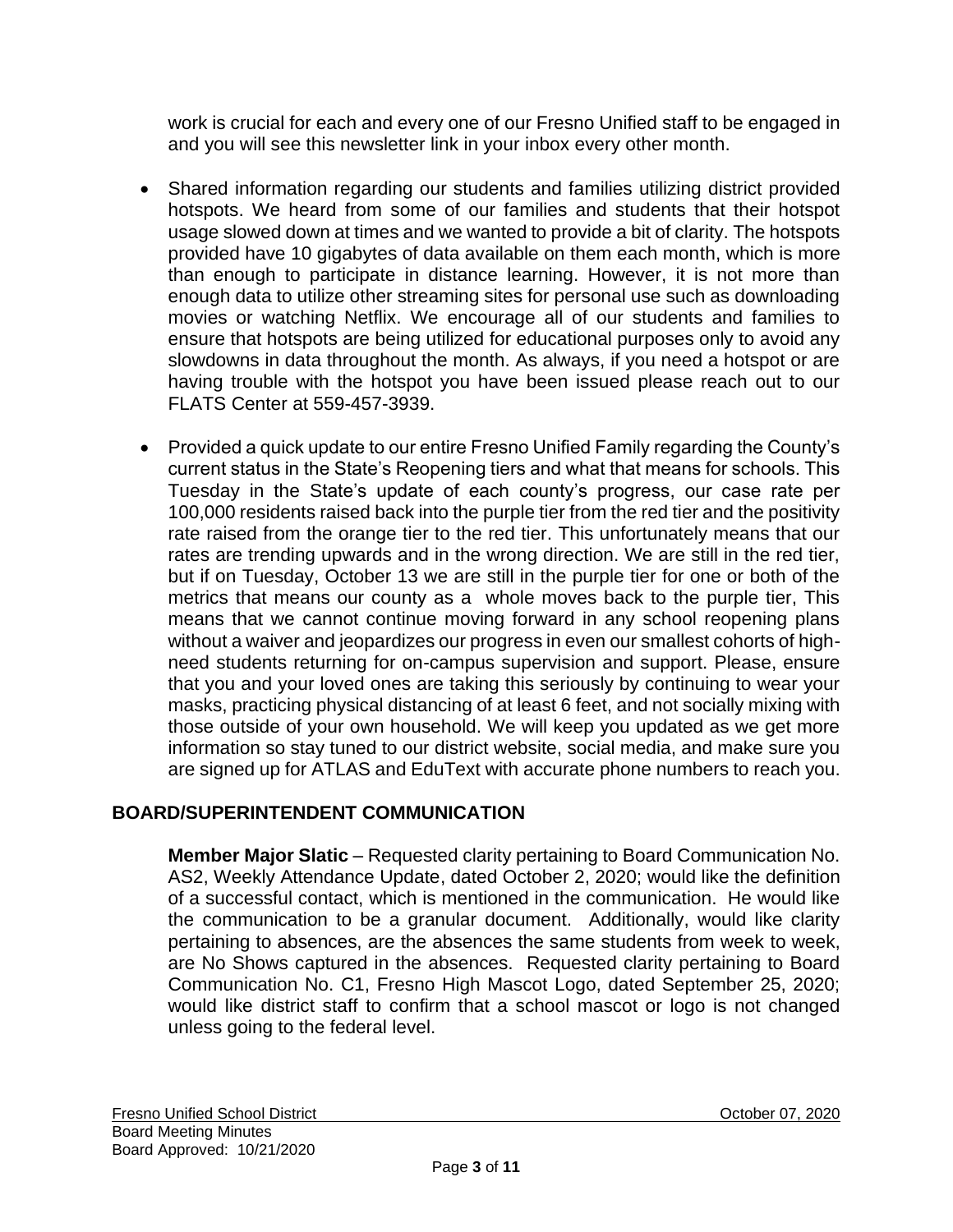**Member Davis** – Thanked Superintendent Nelson for message in honor of Principal Tim Liles. Thanked Macy's at Fashion Fair for opening their doors to 60 Gaston and Edison students. Thanked Kohl's at River Park for opening their doors to Kings, Kirk, Ayer, Balderas, and Leavenworth students. The East Fresno Kiwanis provide breakfast at both events and provided \$160 to those student's going to Kohl's. Recognized Carla Hartunian for volunteering. Shared the Fresno Exchange Club is providing bikes to students with perfect attendance.

**Member Islas** – Provided a shout out to Mayfair Elementary and Principal Ockey for their good work, Mayfair has confirmed 100% device registration. Addressed two agenda items regarding contracts with the Fresno Police Department and the Fresno County Sheriff's Office (Items A8 and A9) which were pulled by staff from the October 07, 2020 agenda. Wished to state for the record she has been told by staff there is a commitment to hold a public engagement process prior to these agenda items returning. Additionally, any public comments for these items will be preserved and reinserted when the items return. Requested clarity and a Board Communication as to fees for services rendered as it appears there is a discrepancy.

**Member Cazares** – Requested staff to provide follow up to the mascot issue, would like to receive information which can be provided to community.

**Board President Thomas** – Requested staff to provide a Board Communication pertaining to the mascot issue.

**Student Member Camarillo** – Requested Superintendent get student voice pertaining to the issue of police on campus. Recommended a non-bias survey that will truly capture the student voice.

**Student Member Romero** – Recognized student-wellness during distance learning.

### **OPPROTUNITY FOR PUBLIC COMMENT ON CONSENT AGENDA ITEMS**

For the record, Staff pulled Board Agenda Items A-8 and A-9 from the Consent Agenda; therefore, comments pertaining to Agenda Items A-8 and A-9 were pulled. The Board received four submissions for public comment for Agenda Item A-4. Comments are as follows:

### **1. Jasmine Pantoja**

#### Hello,

I am a concerned community member and I am providing a public comment to urge the board to support schools and communities by approving the Schools & Communities First (SCF) Prop 15 board resolution. This is money that would greatly benefit the FUSD and children within. Kind regards, Jasmine Pantoja.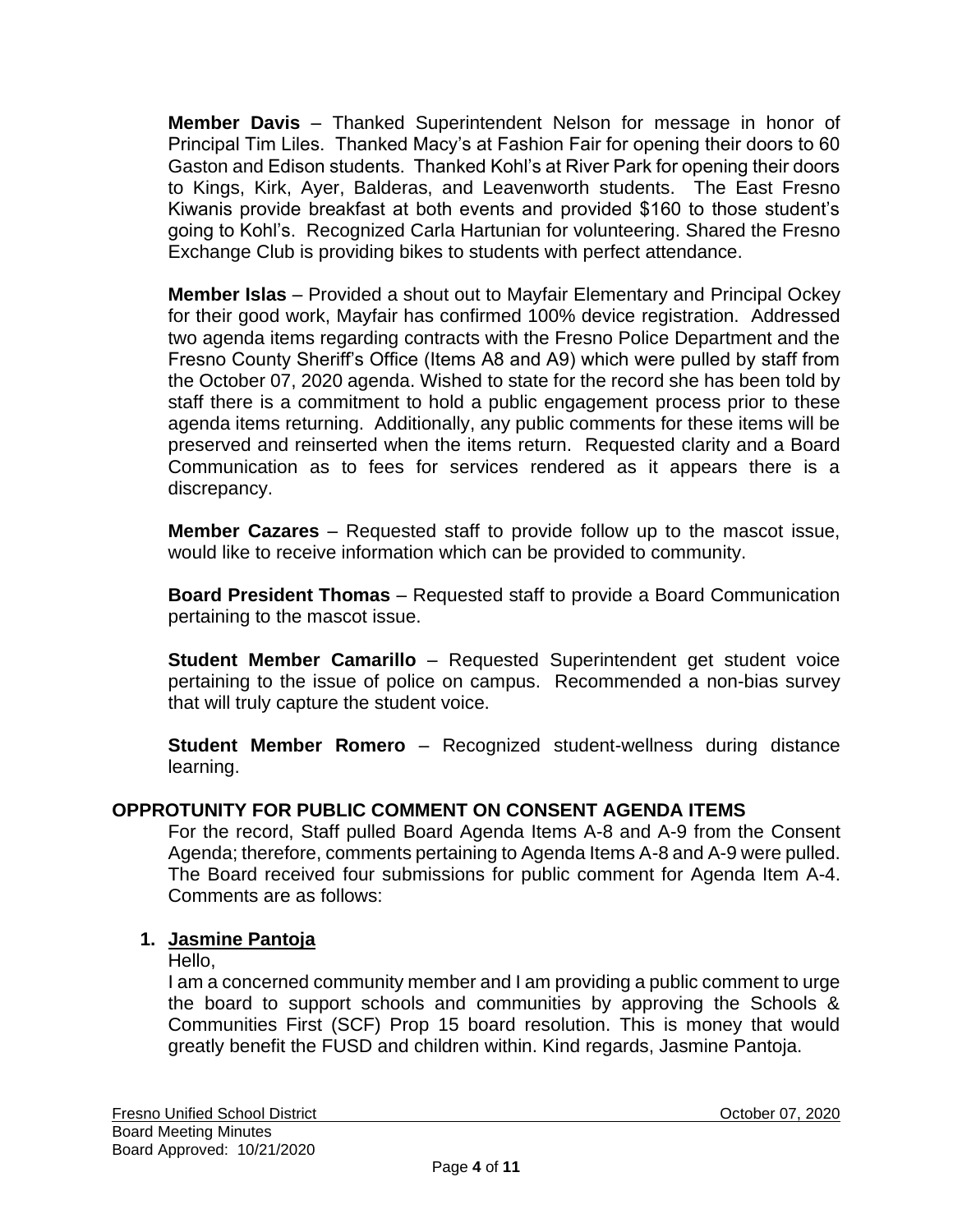# **2. Elisha Mendoza**

I'm a Fresno Unified School District community member and 2020 graduate. I'm urging the FUSD to support Prop 15 because it will bring \$51.6 million to FUSD annually. I support Prop 15 because while I was a student in FUSD i noticed the lack of programs our schools offered. The lack of well trained mental health counselors was my greatest concern. Our schools are now filled with a generation of students who suffer severely from mental health issues and the lack of resources to help these students is shameful. It greatly affects one's education if not given the proper help. I'm one of these students. I came from the most honored schools in the district (Manchester Gate &Computech) but the system let me down in high school when I suffered greatly with the struggles of mental illness with no resources available to me. I had a meeting with the school "social worker" in order to discuss these issues senior year, because before then I was never made aware that we had such a person on campus. I left their office feeling even worse than before and they made a phone call to my parent (when told not to by me) which made my living situation dangerous. You need better trained mental health staff as well as staff who will listen to their students. This is just an example of one resource that can be invested in with this money given by prop 15.

## **3. Lori Pesante**

Esteemed Members of the Fresno Unified Board of Trustees, Fresno Unified Leadership & Community Members:

My name is Lori Pesante and I am a community member. I provide my Public Comment today to strongly urge you to approve the Resolution Supporting Proposition 15, which would bring over \$51.6 million to Fresno Unified every single year.

Prop 15 is our pathway out of this pandemic, a bright light of hope in the midst of otherwise very grim budgeting discussions throughout the state. Facing historic wildfires to the east, it will be tremendously helpful for Fresno County to see \$25 million every year flowing into its general fund for firefighters.

The hard work that we already knew lay ahead of will be much more easily tackled when the pinch of a pandemic-decimated budget is no longer a fatal factor. Delano Unified School District recognized this reality and unanimously passed their Prop 15 Resolution on OCtober 5, 2020. It is why hundreds of elected officials, boards, organizations, and small businesses have also endorsed Prop 15.

It is why as a mom and community college teacher, I am proud to also be voting Yes on 15.

Bottom Line, Fresno Unified kids need Prop 15 now more than ever. Please pass this resolution supporting Prop 15. Peace and Good Health to You and Yours.

# **4. Cecilia Castro – (Voicemail Transcribed)**

Hello, my name is Cecilia Castro. My comment is for Agenda Item A‐4, which is Proposition 15. Uhm, so my name is Cecilia Castro, I am the Deputy Director for the Delores Huerta Foundation, which is an organization that works with parents and families of Fresno Unified School District. First off, I just want to thank the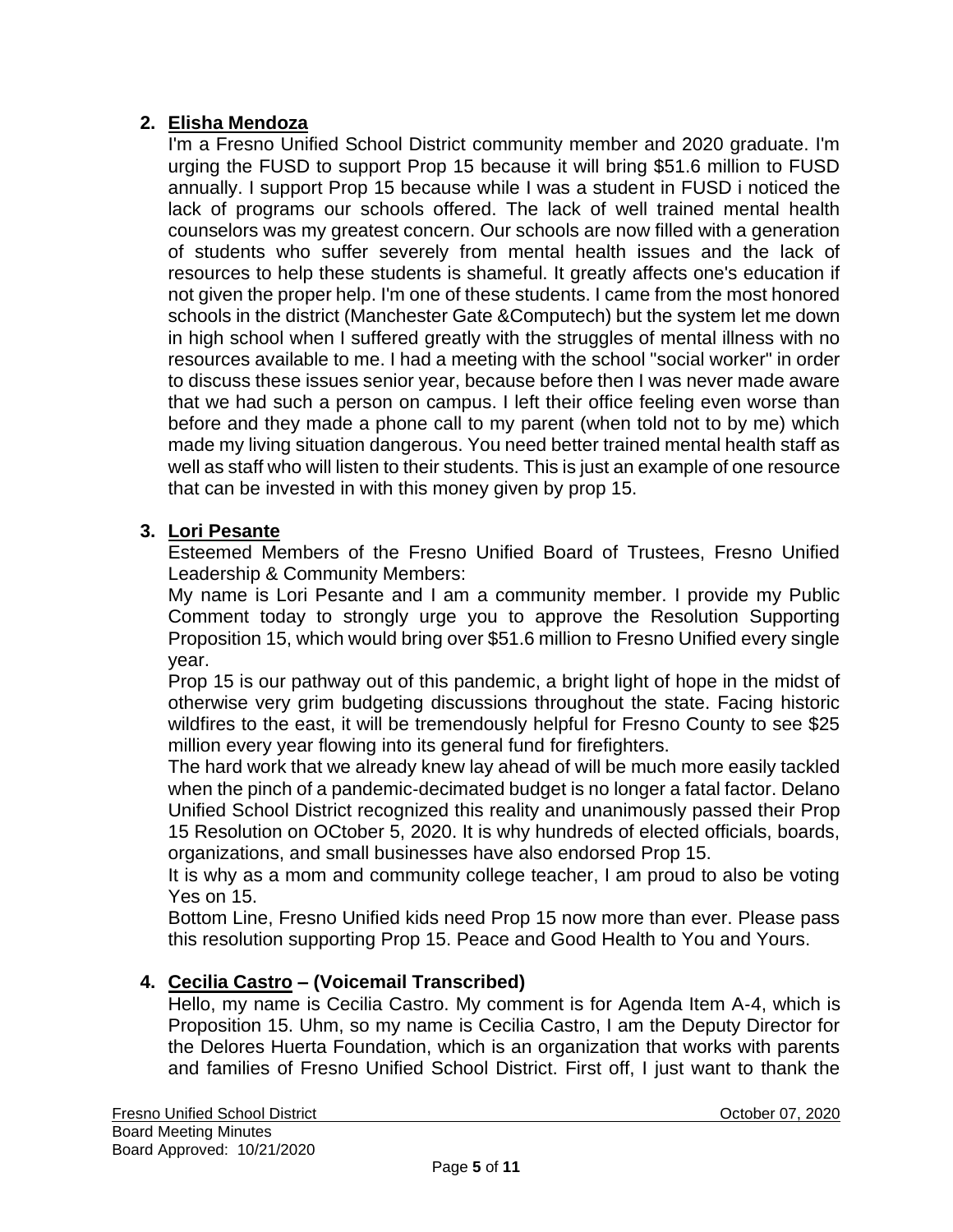District for being a leader in the Central Valley who include a resolution to support Proposition 15. Right now, it is extremely critical that we think about what additional funding the District can receive in order to support students that have been experiencing extreme hardship due to COVID‐19. Uhm, so again, the \$51 million dollars that Proposition 15 will generate for the school district is uhm going to greatly benefit students and families of Fresno. And while I'm here and many of our young people are here today thanking you for the support of Proposition 15, we are also deeply concerned and disappointed to hear that Fresno Unified plans on using \$800,000 for police in school, especially in our middle schools. While we are here to advocate for additional funding it is clear that funding that is currently being used is not supporting our black and brown students but further criminalizing those young students, especially those in our middle schools. I really ask you to really reconsider and reallocate those dollars into support services for students. Think about what \$800,000 could really bring in services to those students that really need it. Like **(250**‐**word limit reached)**

On a motion by Board Member Islas, seconded by Board Clerk Davis, the Consent Agenda was approved on a roll call vote of 7-0-0-0 as follows: AYES: Board Members: Cazares, Davis, Islas, Jonasson Rosas, Mills, Major Slatic, and Board President Thomas.

## **A. CONSENT AGENDA**

- **A-1, APPROVE Personnel List APPROVED as recommended**, the Personnel List, Appendix A,
- **A-2, APPROVE Minutes from Prior Meeting APPROVED as recommended**, the draft minutes from the September 16, 2020 Regular Board Meeting.
- **A-3, ADOPT Resolution in Support of the Declaration of Being an Anti-Racism Institution**

**ADOPTED as recommended**, a resolution in support of the Declaration of Being an Anti-Racism Institution.

For the record, Board Members had questions/comments pertaining to Agenda Item A-3. A summary is as follows: Asked if this resolution is needed because Fresno Unified is a racist institution. Asked why this resolution did not ask for a colorblind or equal opportunity organization. Asked if Trustees are more interested in making political statements than providing strategic direction to the school district. Commented that tens of thousands of retired employees are disrespected by this resolution. Shared concern by the comments of colleague on the Board. Stated, using the term colorblind is a discredit, need to recognize diversity; the goal is to practice cultural humility that appreciates diversity and prevents any unfair advantage or unfair disadvantage. Commented this resolution is not a disrespect to good teachers, but an acknowledgement of a problem, and that there has been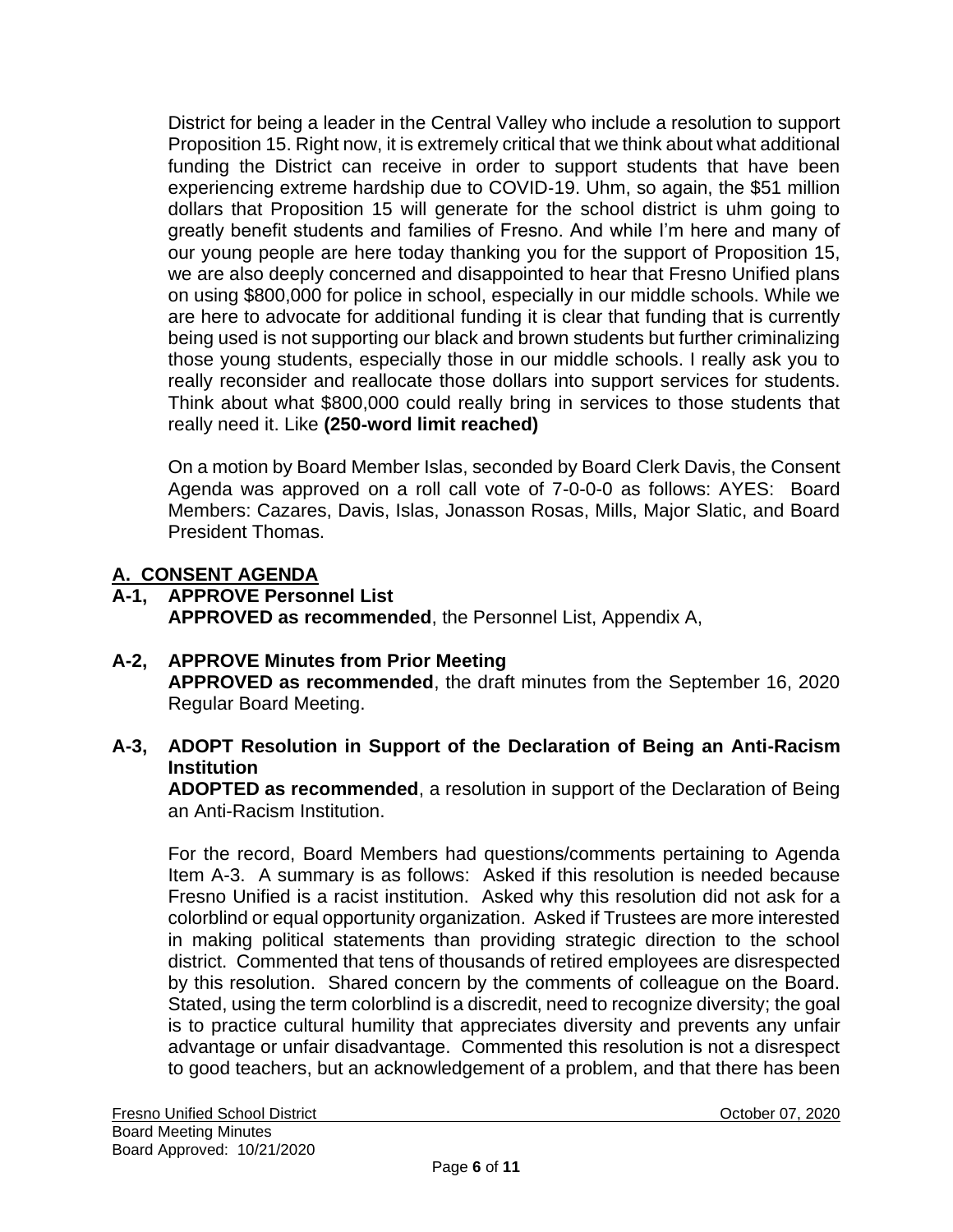disadvantage for some students. Commented we can't say the district is meeting all listed in the resolution but can say the district is working on it and the district is committed to doing better. Commented the resolution does not lean on a political statement but as a focus the district will move toward to be an anti-racism institution. Commented the resolution is a signal to the community that the district recognizes diversity and is not colorblind. Commented that racism is real. Asked for empathy for people on the Board and students of color within the district. Extended offer to colleague to sit and share personal experiences dealing with racism. Shared there has been strife due to the color of skin and the Board would like to change that for students. Referenced when the Board felt the need to proclaim the district as a safe place, and now in a similar situation feel the need to proclaim the district as anti-racist to let the community know where the district stands. Commented the community has experienced incidents of racial insensitivity. The district cannot build the type of culture it needs until the onus of responsibility is based on those perpetuating actions racist in nature and not on those speaking out against racism. The district must eliminate any form of cultural retribution. Commended staff on their work for this resolution.

On a motion by Board Clerk Davis, seconded by Board Member Cazares, Agenda Item A-3 was adopted by a roll call vote of 6-1-0-0 as follows: AYES: Board Members: Cazares, Davis, Islas, Jonasson Rosas, Mill, and Board President Thomas. NOES: Board Member Major Slatic.

### **A-4, ADOPT Resolution in Support of the California Proposition 15, Tax on Commercial and Industrial Properties for Education and Local Government Funding Initiative**

**ADOPTED as recommended**, a resolution in support of California Proposition 15, Tax on Commercial and Industrial Properties for Education and Local Government Funding Initiative on the November 2020 ballot.

For the record, Board Members had questions/comments pertaining to Agenda Item A-4. A summary is as follows: Shared this resolution is a milestone as Prop 15 will reclaim approximately \$12 million for schools and communities.

On a motion by Board Member Islas, seconded by Board Clerk Davis, Agenda Item A-4 was adopted by a roll call vote of 7-0-0-0 as follows: AYES: Board Members: Cazares, Davis, Islas, Jonasson Rosas, Mill, Major Slatic, and Board President Thomas.

**A-5, ADOPT Resolution Delineating Authorized District Agents to Sign on Behalf of Fresno Unified School District**

**ADOPTED as recommended**, Resolution 20-05 to update authorized officials to sign various business transactions on behalf of Fresno Unified School District.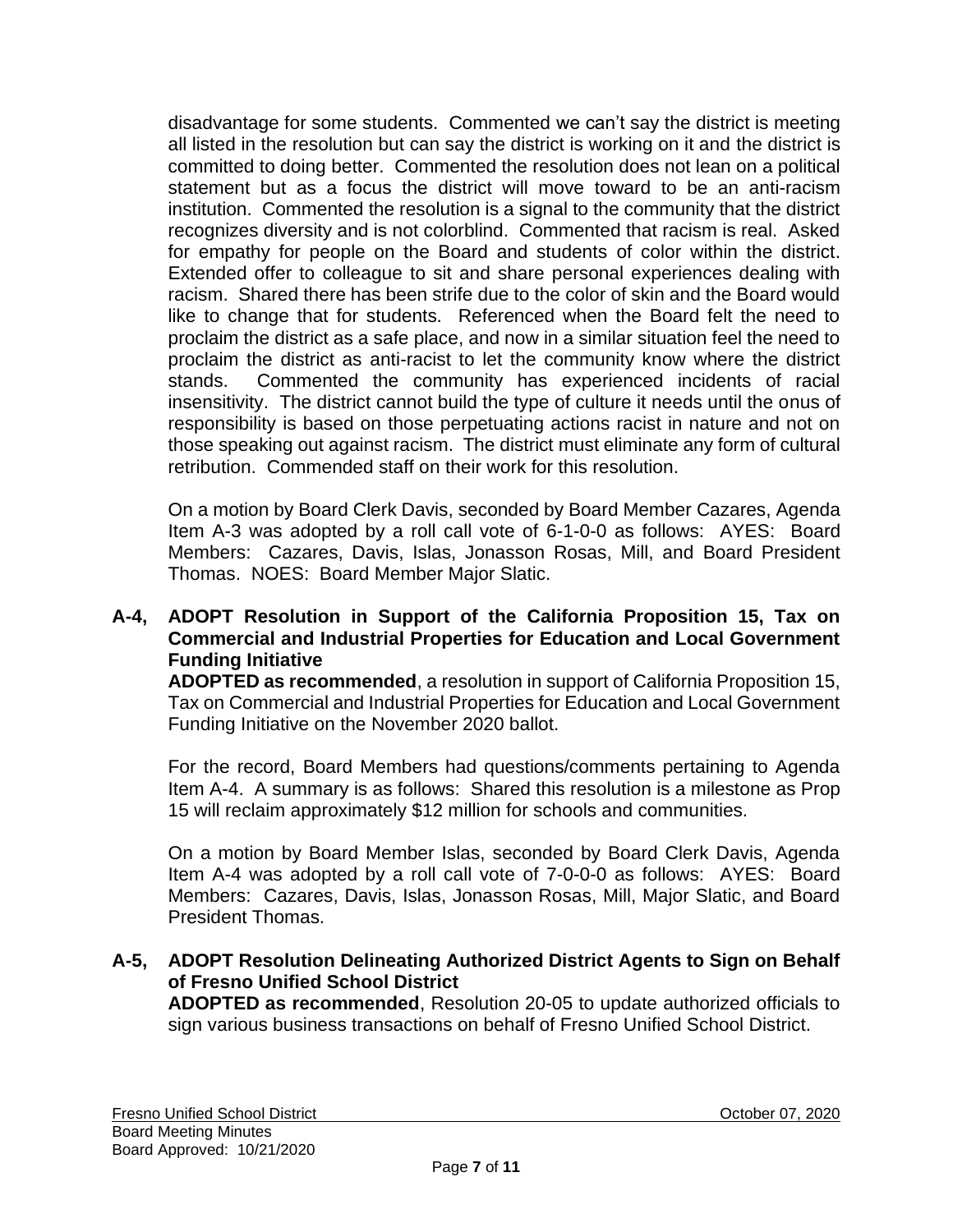# **A-6, APPROVE Use of Individual Piggyback Contracts**

**APPROVED as recommended**, information regarding piggyback contracts recommended for use during the remainder of 2020/21 for efficient and costeffective procurement.

- **A-7, APPROVE Center for Leadership Equity and Research Service Agreement APPROVED as recommended**, the agreement with The Center for Leadership Equity and Research.
- **A-8, APPROVE Agreement with City of Fresno Police Department for Student Neighborhood Resource Officers at Middle Schools and DeWolf High School ITEM PULLED BY STAFF**
- **A-9, APPROVE Agreement with County of Fresno Sheriff's Office for a Deputy Sheriff at Wawona K-8 School ITEM PULLED BY STAFF**
- **A-10, APPROVE Amendment with Education Leadership Foundation Independent Contractors Services Agreement for InterAct Fellows APPROVED as recommended**, an Amendment with Education Leadership Foundation Independent Contractors Services Agreement for InterAct Fellows
- **A-11, APPROVE Amendment with Rosetta Stone Independent Contractors Services Agreement APPROVED as recommended**, an amendment with Rosetta Stone Independent Contractors Services Agreement.
- **A-12, APPROVE Award of Bid 21-07, McLane High School Fire Alarm Upgrade APPROVED as recommended**, information on Bid 21-07, to upgrade the existing fire alarm system in all permanent and modular buildings at McLane High School with the new district standard emergency voice alarm communication system.
- **A-13, APPROVE Award of Bid 21-08, Sunnyside High School Installation of Stadium Turf APPROVED as recommended**, information on Bid 21-08, to install districtsupplied synthetic turf at Sunnyside High School Stadium.
- **A-14, RATIFY Grant Agreement with Fresno County Transportation Authority for Two New Low Emission School Buses RATIFIED as recommended**, a grant agreement with the Fresno County Transportation Authority for funding for two new low-emission school buses.
- **A-15, RATIFY Agreement with Dr. Graphix RATIFIED as recommended**, an agreement with Dr. Graphix (David Rodriguez) to provide branding and marketing services for the district's new district vision, mission, core values and goals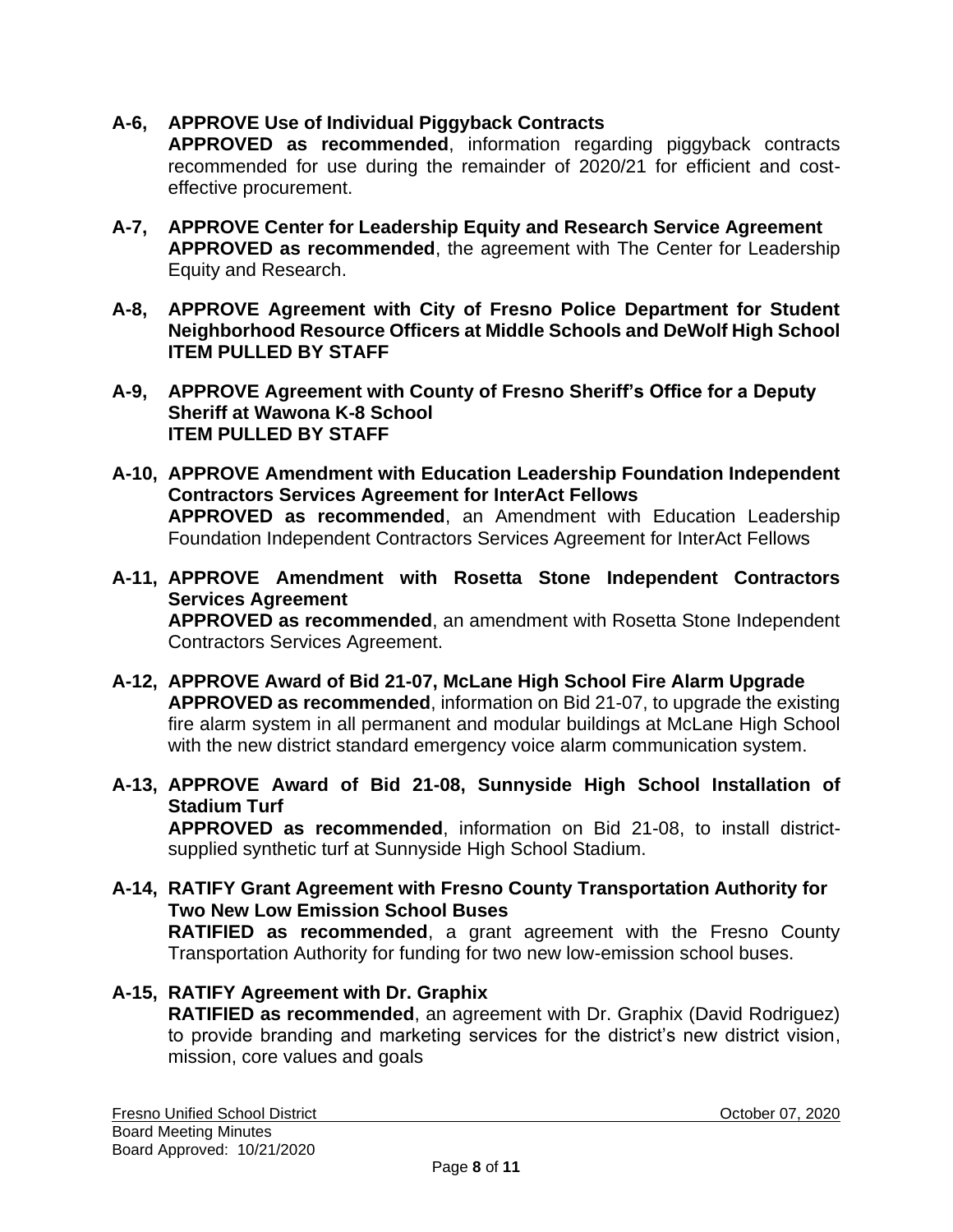# **A-16, RATIFY Change Orders for the Projects Listed Below**

**RATIFIED as recommended**, Change Orders for the following projects: Bid 19- 31 Sections B and C, Lighting Improvements Phase 2: (Section B) Burroughs, Jefferson, and Turner Elementary Schools and Kings Canyon Middle School; (Section C) Ginsburg, Holland, King, and Pyle Elementary Schools, Change Order 1 presented for ratification (Sections B and C): \$13,164; Bid 19-42 Sections B, C and D, Lighting Improvements Phase 3: (Section B) Heaton, Manchester, Mayfair, Norseman, Phoenix Academy Elementary Schools and Fresno High School; (Section C) Balderas, Calwa, Greenberg, Storey Elementary Schools, Terronez Middle School and Sunnyside High School; (Section D) Hidalgo, Leavenworth, Lowell Elementary Schools, Edison High School, Cesar Chavez Adult School and The Center for Professional Development, Change Order 2 presented for ratification (Sections B, C, D): \$43,274; Bid 20-11, Ericson Elementary School Early Learning Building Construction and Interim Housing Infrastructure, Change Order 1 presented for ratification (Interim Housing): \$91,882, Change Orders 1-3 presented for ratification (Early Learning Building): \$170,701; Bid 20-20, McLane High School Library Modernization, Change Order 1 presented for ratification: \$10,068; Bid 20-25, Ahwahnee Middle School HVAC Replacement for Classroom Building, Change Order 1 presented for ratification: \$7,253; Bid 20-42 Section C, Exterior Painting at Leavenworth Elementary School and Scandinavian Middle School, Change Order 1 presented for ratification (Scandinavian): \$6,790; Bid 20-48, Computech Middle School Parking Lot Improvements and Modular Classroom Infrastructure, Change Order 1 presented for ratification (Parking Lot): \$41,418.

# **A-17, RATIFY the Filing of Notices of Completion**

**RATIFIED as recommended**, a Notice of Completion for the following projects, which have been completed according to plans and specifications. Bid 20-25 Ahwahnee Middle School HVAC Replacement for Classroom Building; Bid 20-42 Section B, C, and E, (Section B & E) Exterior Painting at Anthony, Homan, King Elementary Schools and Ventura and 10th; (Section C) Exterior Painting at Leavenworth Elementary School and Scandinavian Middle School; Bid 20-43 Section A, B and C, Playground Equipment Installation for Various Elementary Schools.

### **A-18, RATIFY Purchase Orders from July 1, 2020 through July 31, 2020 – Primary Report**

**RATIFIED as recommended**, information on purchase orders issued from July 01, 2020 through July 31, 2020. Two agenda items are presented to ratify purchase orders. The first item includes the Primary Report with all purchase orders issued during the reported dates with the exception of those that may present a potential conflict of interest for an individual Board member. All remaining purchase orders are in the Supplemental Report and presented as a second agenda item.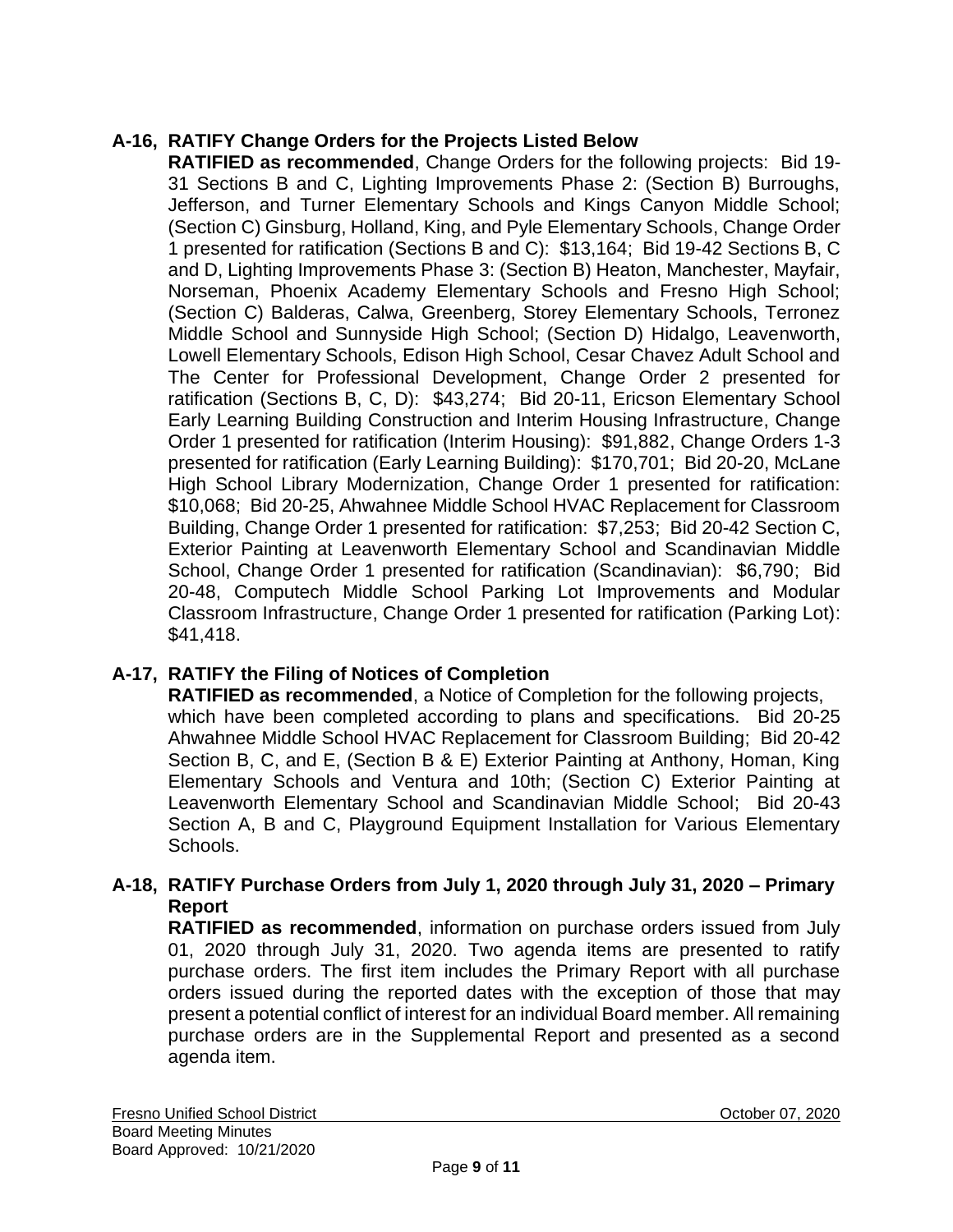### **A-19, RATIFY Purchase Orders from July 1, 2020 through July 31, 2020 – Supplemental Report**

**RATIFIED as recommended**, information on purchase orders issued from July 1, 2020 through July 31, 2020.

For the record, Board Member Jonasson Rosas read a statement as follows:

"Item A-19 on tonight's Consent Agenda contains a purchase order for the Fresno Economic Opportunities Commission. I am employed by Fresno EOC, which is a nonprofit corporation. I did not participate in making the contracts related to these purchase order; but, because of my employment with Fresno EOC, I have a remote financial interest in the contracts. Therefore, consistent with my prior recusals relating to Fresno EOC, and in the interest of full transparency, I am abstaining from this vote pursuant to Board Bylaw 9270."

On a motion by Board Clerk Davis, seconded by Board President Thomas, Agenda Item A-19 was adopted by a roll call vote of 6-0-1-0 as follows: AYES: Board Members: Cazares, Davis, Islas, Mill, Major Slatic, and Board President Thomas. ABSTENTIONS: Board Member Jonasson Rosas.

### **UNSCHEDULED ORAL COMMUNICATIONS**

For the record zero submissions of public comment were received for Unscheduled Oral Communications.

### **B. CONFERENCE/DISCUSSION AGENDA**

### **B-20, PRESENT and DISCUSS Fresno Unified School District Transfer Overview**

#### **OPPORTUNITY FOR PUBLIC COMMENT**

For the record, zero submissions were received for public comment on Agenda Item B-20.

For the record, Board Members had questions or comments pertaining to Agenda Item B20. A summary is as follows: Thanked staff for presentation as it has been an area of interest. Asked how the system can be made more equitable for students, especially those students and families that live in the district and are voting on bond measures and paying taxes in the district? The community would like transparency in the system, once rules are set everyone knows the rules and everyone plays by the same rules and its fair for all students. How many of the